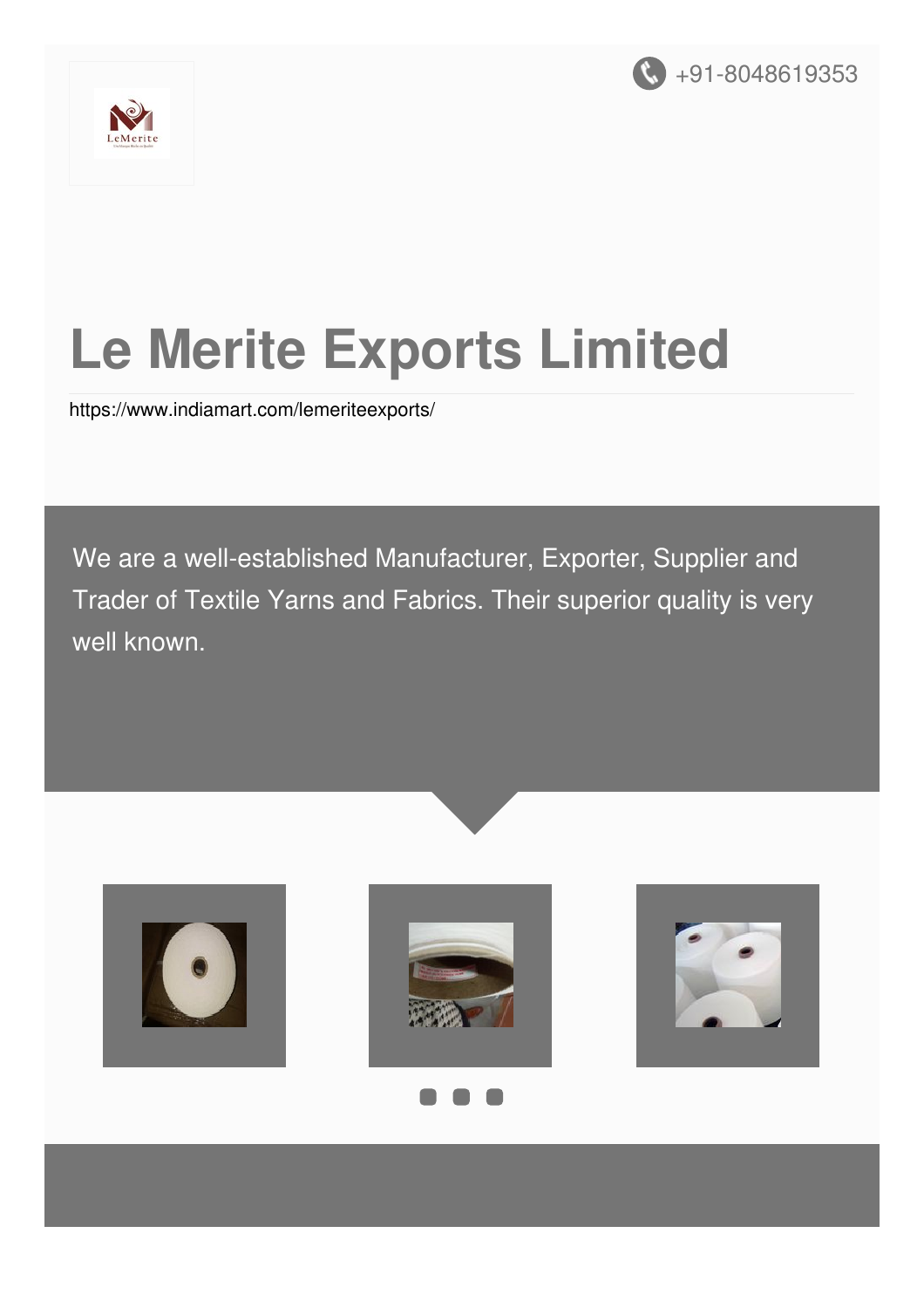# About Us

Set up in the year **2003** at **Mumbai**, we, **Le Merite Exports (P) Ltd.**, are a widely popular firm engaged in the **Manufacturing, Trading, Supplying** and **Exporting** of **Textile Yarns** and **Fabrics**. We have been founded on four strong pillars namely: excellent quality, strong market reputation, outstanding service and sincere cooperation. Strict adherence to these core principles has helped us forge trustworthy alliances with our clients. We hold a very large share in the textile market and our textile raw materials are exported to several countries across the globe. Over the years, we have built a strong and immaculate reputation in the raw cotton and yarn business. Our sales in the year 2008- 09 exceeded the 500 Million INR mark, which is an extremely laudable feat. Our main objective has always been to provide our clients with high quality products with an assured guarantee for each and every shipment. Our key focus areas are quality, excellent packaging and reliable shipment.

We possess our own manufacturing facility which is spacious and modern. Our strong alliances and networks have the backing of financial stability and technical know-how. Reference of existing buyers can be provided to prospective buyers in any of the countries upon special request. Our main export hubs are Hong Kong and mainland China, where we have our own fully functional office from where the operations are supervised. Most of the raw cotton...

> **For more information, please visit** <https://www.indiamart.com/lemeriteexports/about-us.html>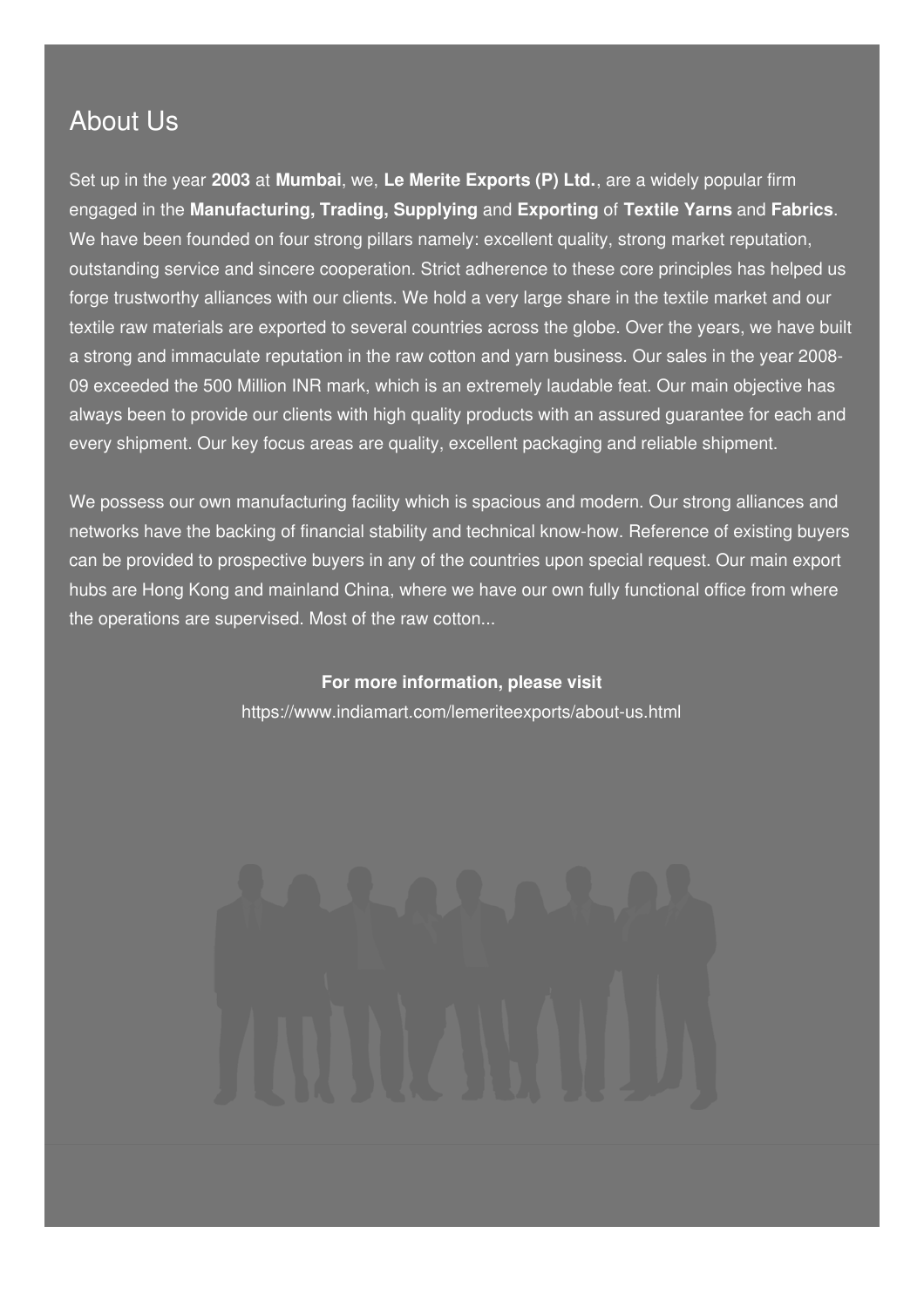#### **COTTON YARN**



COMPACT COMBED **COTTON YARN** 



Organic Cotton combed yarn



Polyester spun yarn



Ne 16s Carded Yarn For Weaving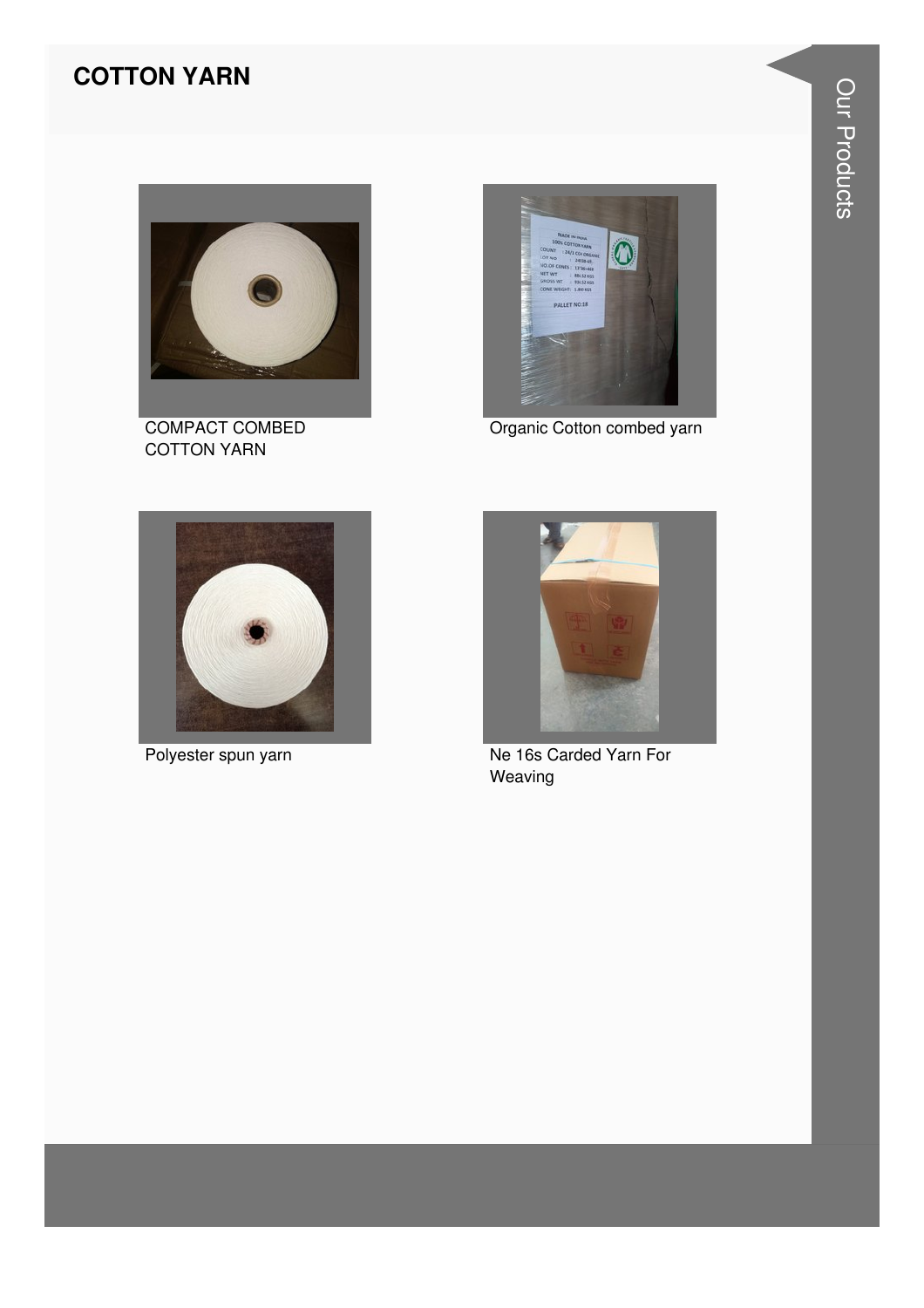# **SYNTHETIC YARN**



Viscose Yarn



Viscose Ring Spun Yarn



**Filament Yarns** 



Melange Yarns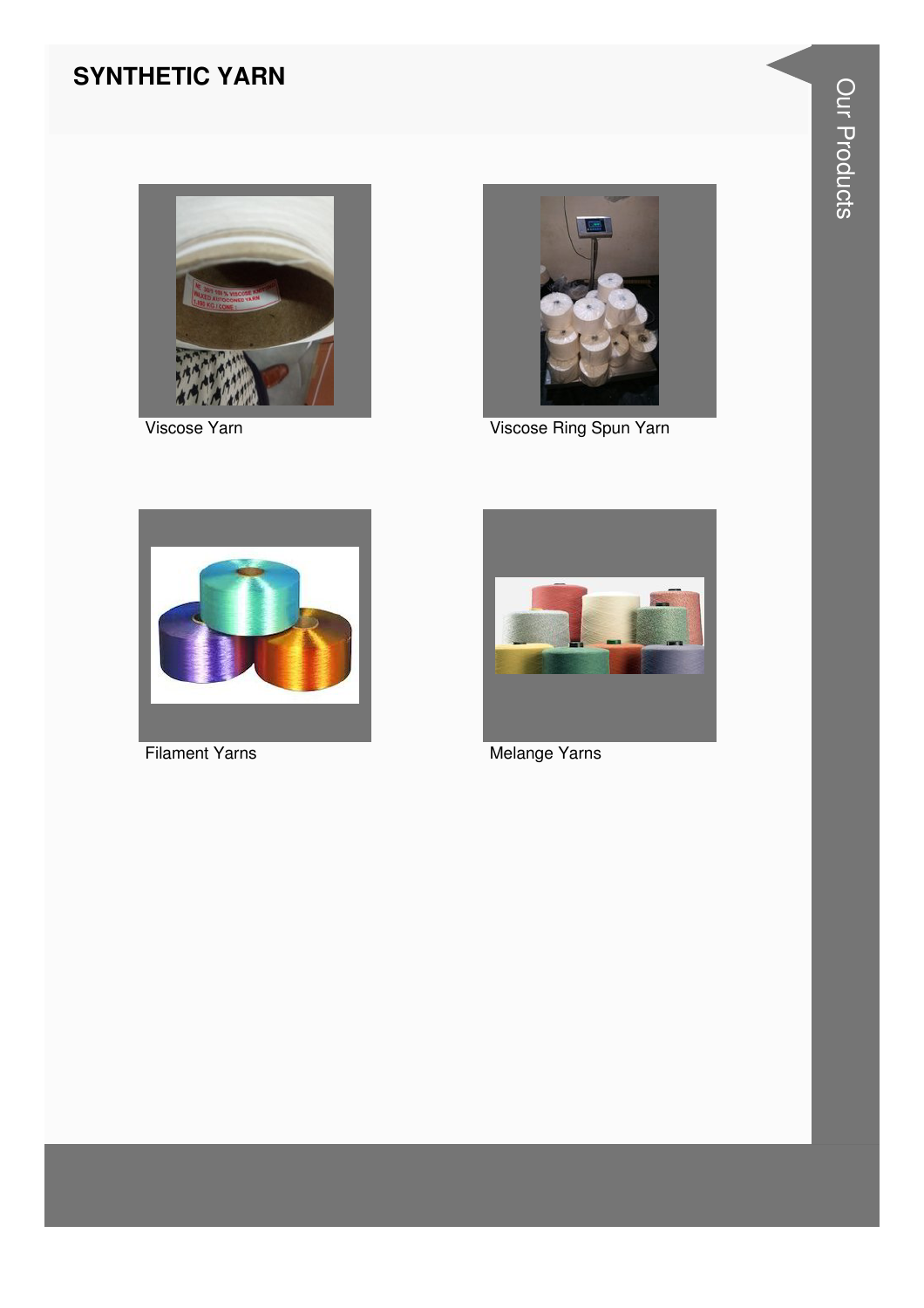# **KNITTING & WEAVING RING SPUN YARNS**



Viscose Spun Yarns



Knitting Yarn



Polyester Blended Yarns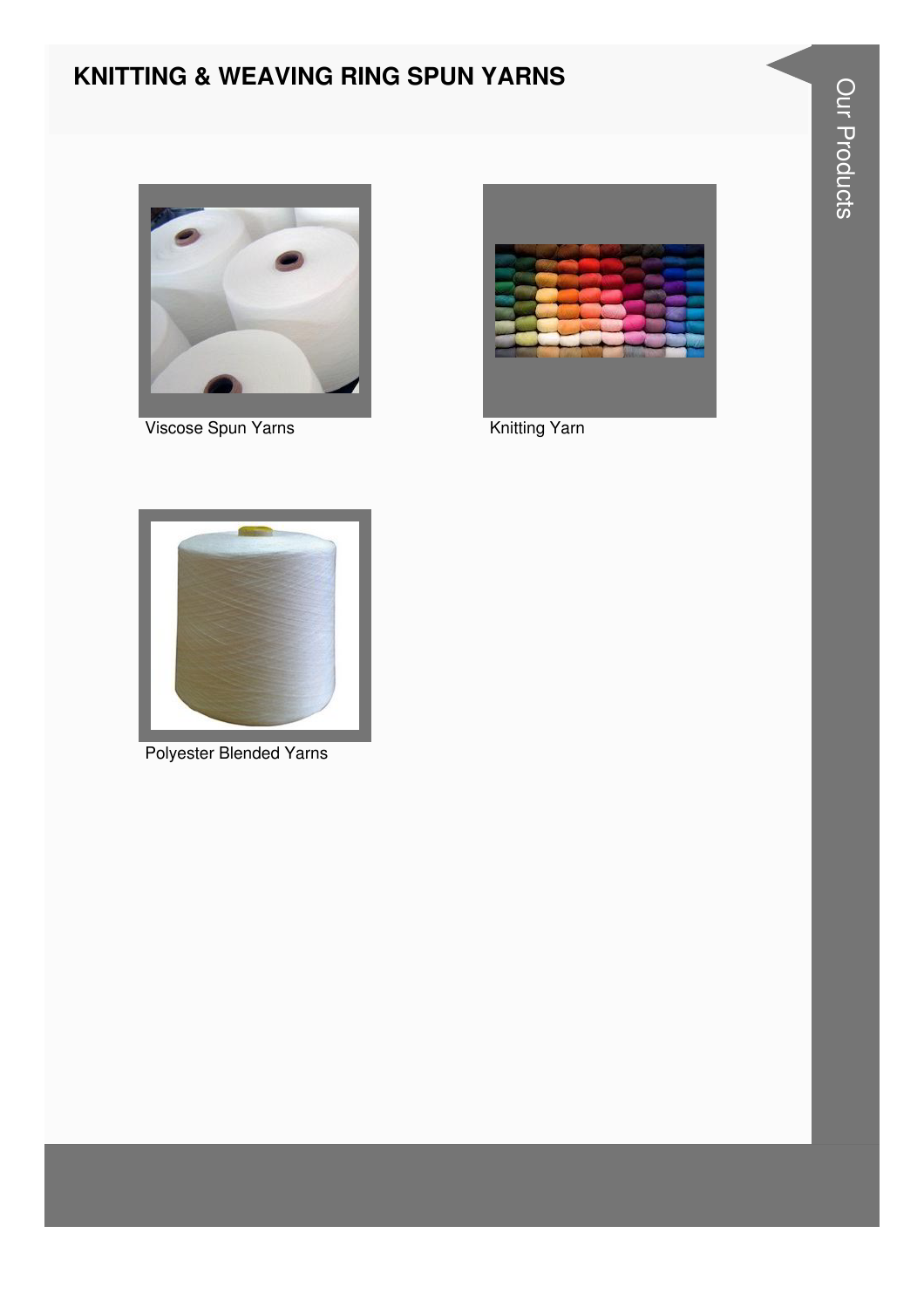# **COTTON YARNS**



Cotton Yarns



**Cotton Knitting Yarn** 



Slub Cotton Yarn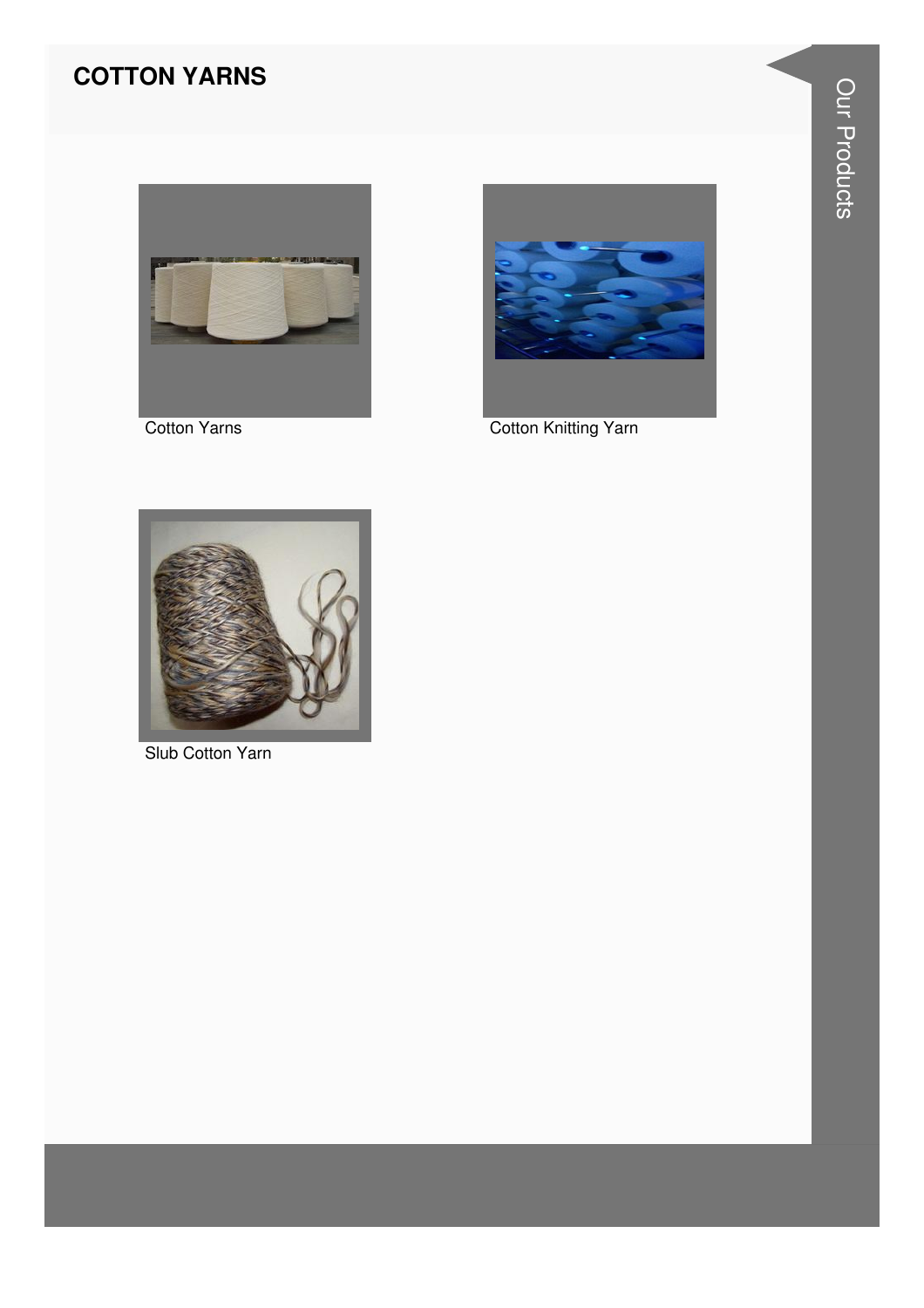# **SPUN AND FILAMENT YARNS**



Spun Yarns



Flame Slub Yarns



Acrylic Yarn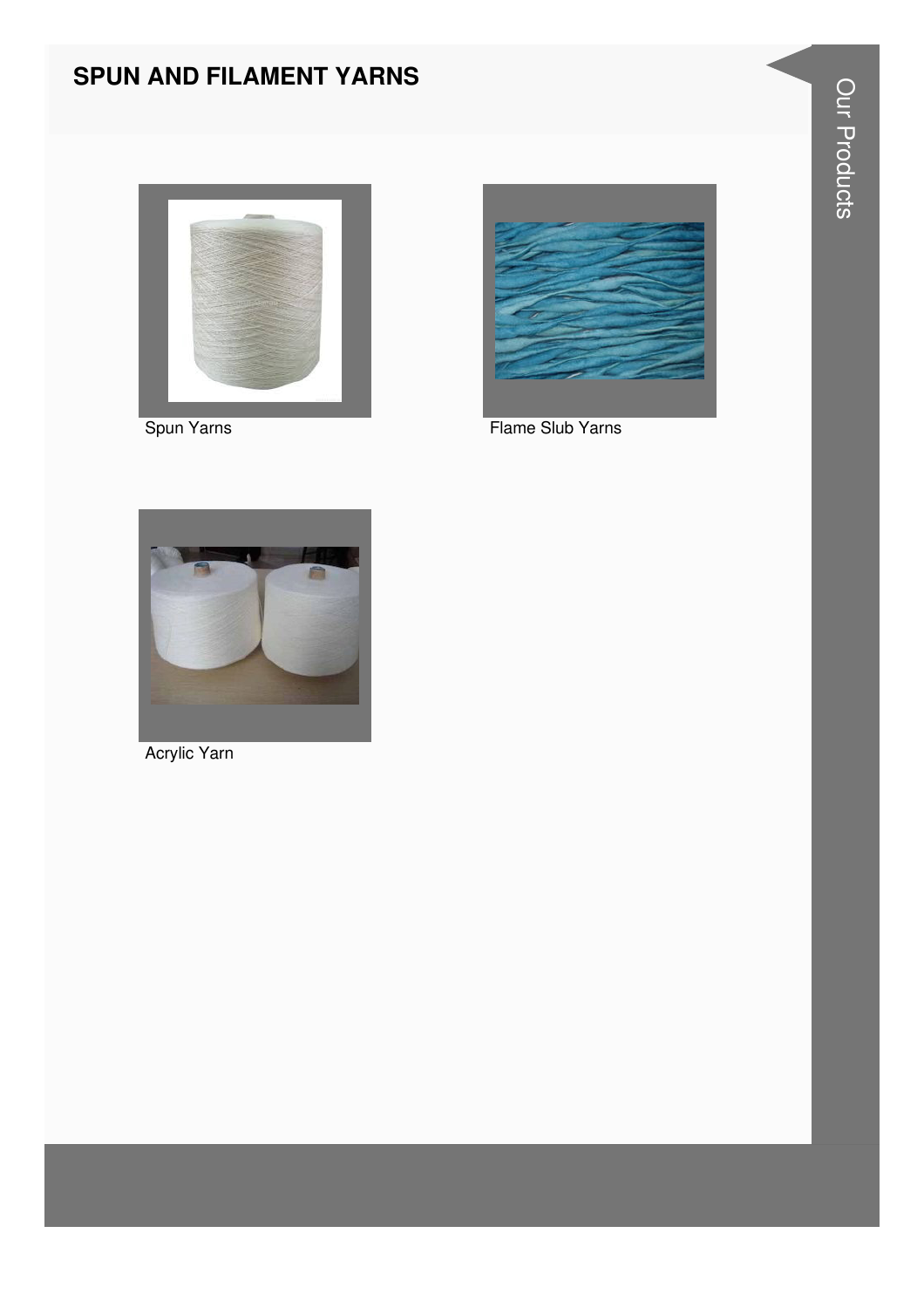# **OTHER PRODUCTS:**



OE Yarn



Polyester Cotton Yarns



Polyester Viscose Yarn



Raw Cotton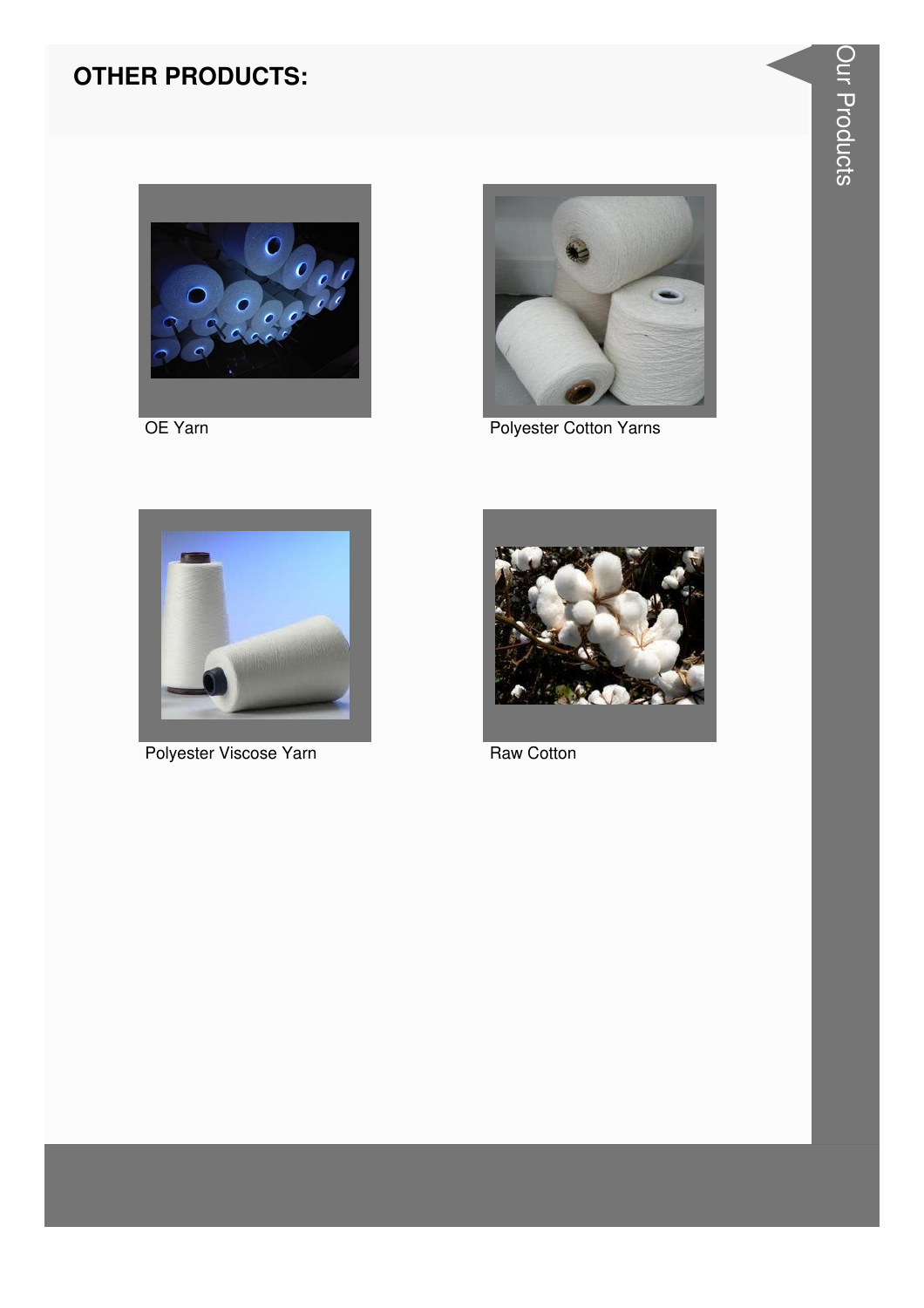# **OTHER PRODUCTS:**



Raw Cotton Mech-1



Raw Cotton MCU-5



100% ORGANIC YARN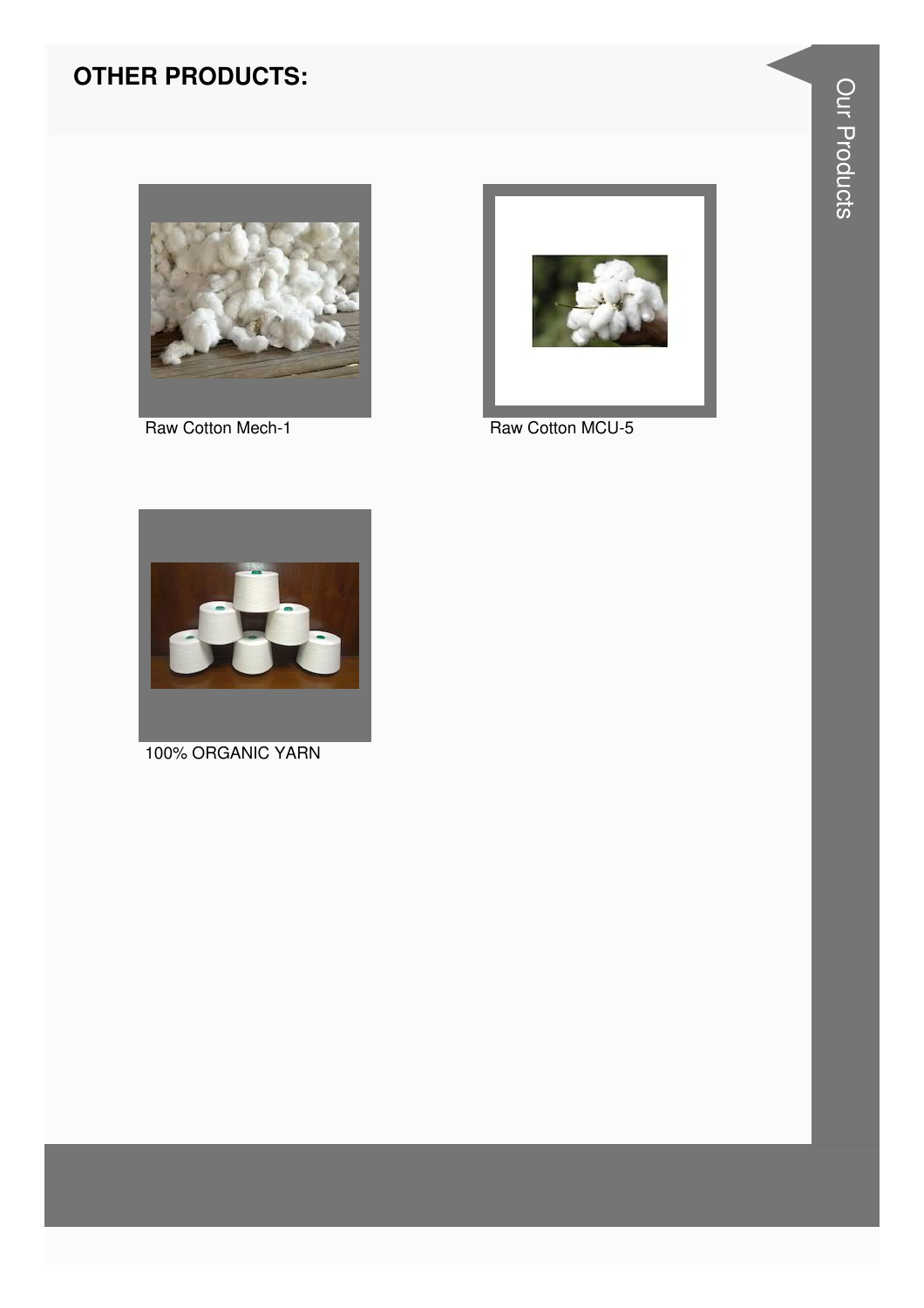# Factsheet

| Year of Establishment            | : 2013                       |
|----------------------------------|------------------------------|
| <b>Nature of Business</b>        | $:$ Exporter                 |
| <b>Total Number of Employees</b> | $\therefore$ 26 to 50 People |